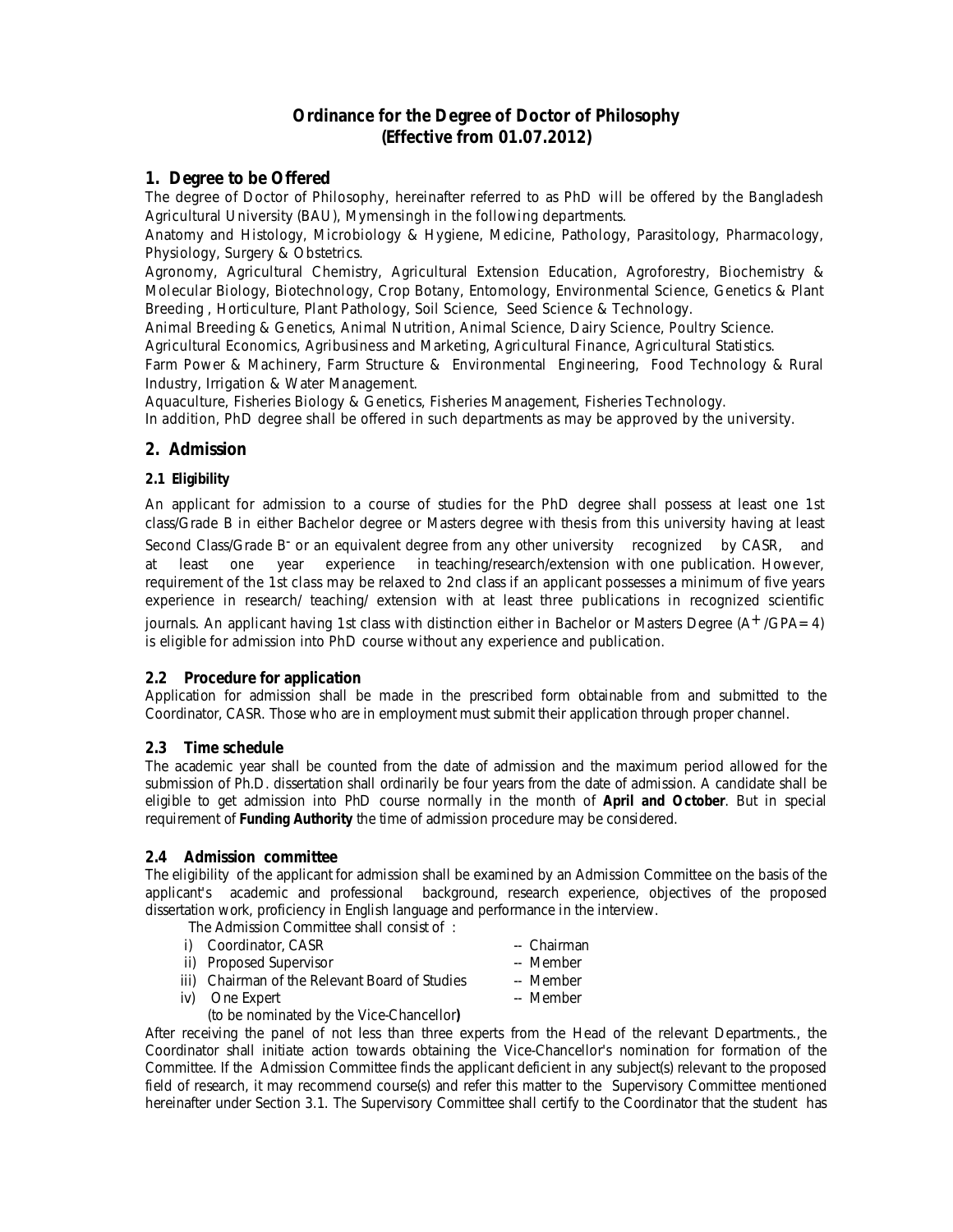covered these deficiencies within a period of three years from the date of admission failing which the admission to the Ph.D. course will stand cancelled.

### **2.5 Foreign student**

A foreign student seeking admission to the Ph.D. course shall submit application through the respective government agencies to the CASR with a certificate of proficiency in English language and letters of recommendation from two referees for admission. The admission shall be processed as per section 2.4 .

Foreign students and Bangladeshi students residing abroad may be exempted from appearing before the Admission Committee for an interview.

#### **2.6 Enrolment :**

An applicant selected for admission to the Ph.D. course will be enrolled upon recommendations of the Admission Committee approved by CASR and on payment of prescribed fees. The applicant shall get enrolled in the Ph.D. course within three months from the date of approval by the CASR.

# **3. Programme of studies**

### **3.1 Supervisory committee**

A student admitted to the Ph.D. course shall work under the guidance of a Supervisor recognized by the CASR. The CASR shall also approve the Supervisory Committee proposed by the Supervisor in consultation with the Head of the Department within three months from the date of enrolment of the student. The Supervisory Committee may consist of three members :-

| i) Supervisor                | -- Chairman          |
|------------------------------|----------------------|
| ii) Co-supervisor            | -- Member            |
| iii) one member if necessary |                      |
| for the research may be from |                      |
| within or outside the dept.  | -- (optional member) |

The members of the Supervisory Committee shall be chosen from amongst the supervisors recognized by the CASR. The Supervisory Committee shall review the progress of research work of the student and send the progress report annually to the Coordinator, CASR through the Head of the Department.

#### **3.2 Residential requirement**

A Ph.D. student shall undertake a programme of study for a minimum period of two years as a resident student at this University. The student who is in employment must take at least two years leave from the respective employer to work as resident student. The period of this residential requirement will be recommended by the Supervisory Committee and approved by the CASR within three months from the date of admission. The residential requirement may be met in an Educational/Research Institute recognized by BAU for the purpose on recommendation of the Supervisory Committee and approved by the CASR.

#### **3.3 Dissertation proposal**

A Ph.D. student shall submit a dissertation proposal through the Supervisory Committee and the Head of the Department for approval ordinarily within one year from the date of enrolment as per proforma obtainable from the office of the Coordinator, CASR. The CASR will accord approval ordinarily within three months from the date of receipt of the dissertation proposal. Submission of dissertation proposal should normally be proceeded by a seminar presented by the student and organized by the Head of relevant Department.

# **4. Ph.D. examination**

# **4.1 Examination entry form**

A PhD student shall submit the Examination Entry Form, duly filled in, to the Controller of Examinations through Head of the relevant Department and the Coordinator, CASR and shall pay the prescribed fee for Ph.D. Examination before submission of the dissertation.

#### **4.2 Submission of dissertation**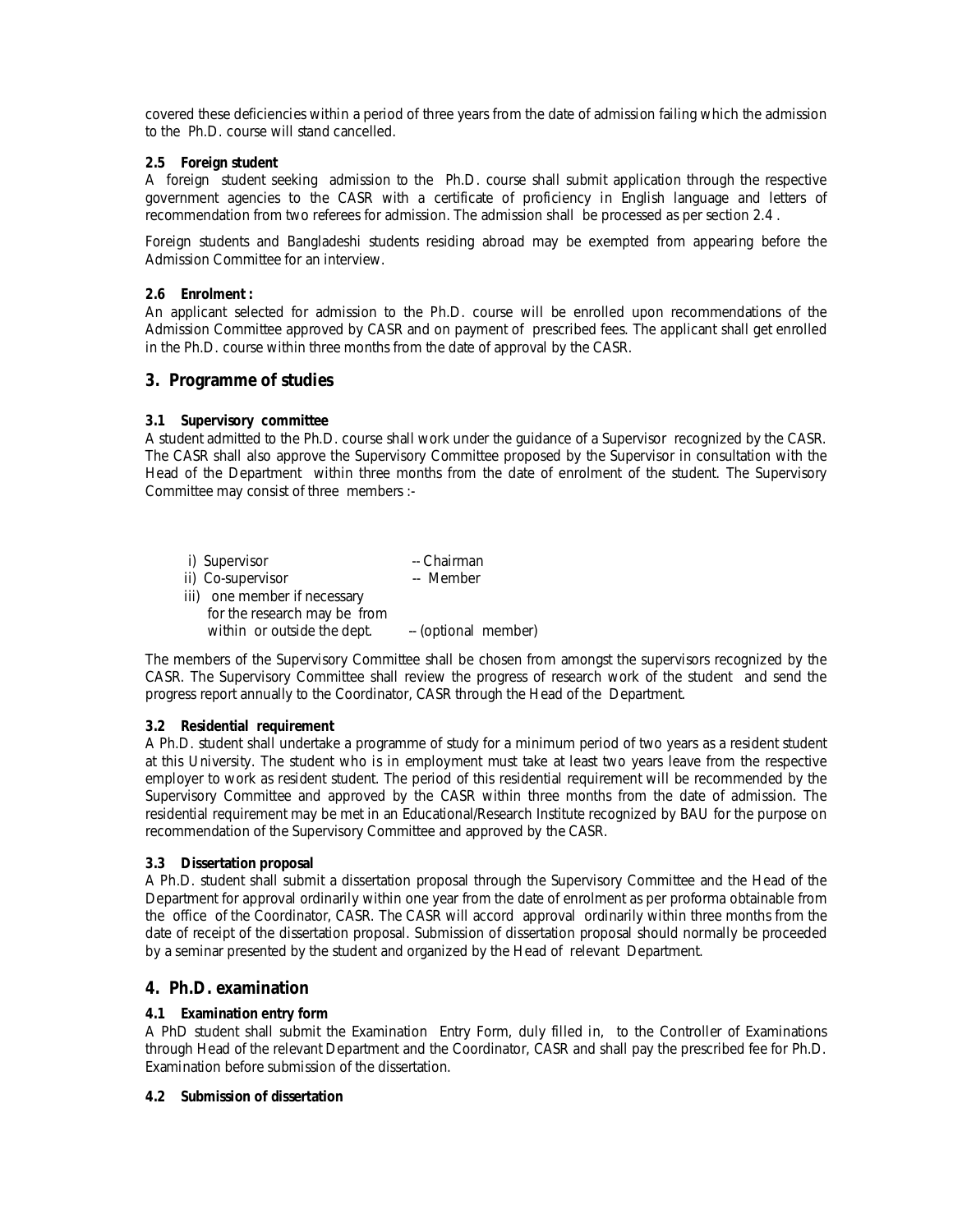A candidate shall be eligible to submit the dissertation for the award of the degree of Doctor of Philosophy after 3 (three) years but normally not later than 4(four) years from the date of enrolment. Before submission of dissertation the candidate will publish at least one Research Paper from his/her PhD research work during research period in peer reviewed journal or any national/international journal governed by active editorial board and published by recognised professional publisher society/ organization/ institution. The candidate shall prepare the dissertation and submit four copies of dissertation in temporary bound form to the relevant head of the department for onward transmission to the Chairman, Examination Committee for further necessary action.

Any candidate failing to submit dissertation within the specified time for reasons satisfactory to the Supervisory Committee and the Coordinator ,CASR, may be allowed one more year for submission of the dissertation . But if a candidate fails to submit the dissertation within the total period of 5 (five) years from the date of enrolment, the enrollment shall automatically stand cancelled.

If, however, a candidate fails to submit the dissertation for reasons beyond his/her control, the candidate may apply for readmission with recommendation of the Supervisory Committee and the CASR may consider the case for re-admission. In such case, the candidate shall submit the dissertation within one year from the date of cancellation of admission with the privilege of carrying over the past research work, provided that other academic requirements for the Ph.D. degree course are fulfilled by the candidate. If the candidate fails to submit the dissertation within that period, the admission of the candidate shall stand cancelled automatically and no further re-admission will be allowed.

#### **4.3 Examination committee**

There shall be an examination committee for examining reports of the dissertation examiners and for conducting the viva-voce examination. The relevant board of studies (BOS) will nominate the chairman of the examination committee ordinarily from amongst the professors of the department who are recognized by CASR to act as supervisors for PhD students. The committee shall comprise of :

- i) Chairman (to be nominated by the relevant BOS)
- ii) Supervisor of the candidate Member Member Member Member
- iii) Chairman of the relevant board of studies Member Member
- iv) One of the dissertation examiners**(One of the examiner from in-country )** Member to be nominated by the examination committee
- v) One member to be nominated by the Coordinator, CASR Member

Controller of examination will issue appointment letters to the members after obtaining approval of the Vicechancellor through the Coordinator, CASR.

# **4.4 Appointment of dissertation examiners**

The appointment of Dissertation Examiners of a student shall be made after two years but normally not later than three years from the date of admission. The relevant Board of Studies shall recommend a panel of 6 (six) Examiners (with address), of which at least two shall be from foreign Universities / Institutes, to the Coordinator, CASR. After having obtained the panel of Dissertation examiners from the Coordinator, CASR, the Vice-Chancellor shall accord approval of the three Examiners, including one from foreign University/ Institute. The panel shall not include members of the Supervisory Committee of the candidate. Having received the approval of Dissertation Examiners from the Vice-Chancellor, the Coordinator, CASR, will send the final panel of Examiners to the Controller of Examination. The Controller of Examinations will make final contact with the examiners and get their consent. If any examiner fails to respond within three month after receiving information from the controller of examination office, then the controller of examination shall contact the next member from the panel for further necessary action. The controller of examination will then send the final list of the examiners to the Chairman of the Examination Committee with the intimation of the Coordinator, CASR.

# **4.5 Examination of dissertation**

The Head of the Department will forward the dissertations to the Chairman of the Examination Committee, and the Chairman shall then send three copies of dissertation to the three Examiners.

# **4.6 Viva-voce examination**

The examination Committee shall examine the reports of the Dissertation Examiners. If any correction and/or modification of any part of the dissertation based on the Examiners report is necessary, the Committee will instruct the candidate to make the correction or modification accordingly. The